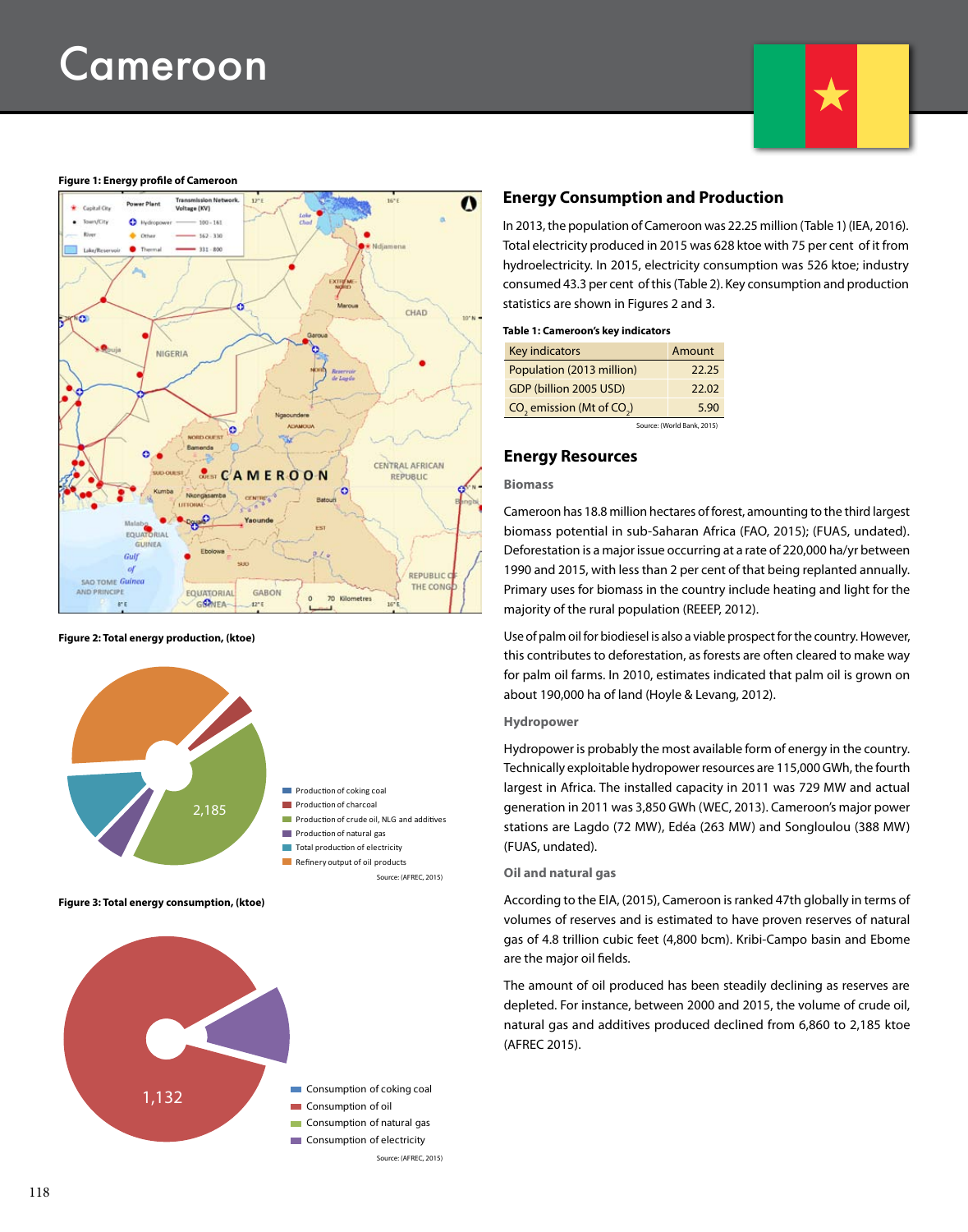#### **Table 2: Total energy statistics (ktoe)**

| Category                                             | 2000         | 2005         | 2010         | 2015 P         |
|------------------------------------------------------|--------------|--------------|--------------|----------------|
| Production of coking coal                            |              |              |              |                |
| <b>Production of charcoal</b>                        | 73           | 77           | 157          | 178            |
| Production of crude oil, NLG and additives           | 6860         | 3904         | 3169         | 2185           |
| <b>Production of natural gas</b>                     | $\Omega$     | 0            | 286          | 259            |
| Production of electricity from biofuels and<br>waste | $\mathbf{0}$ | $\mathbf{0}$ | 5            | 6              |
| Production of electricity from fossil fuels          | 3            | 20           | 136          | 146            |
| Production of nuclear electricity                    |              |              |              |                |
| Production of hydro electricity                      | 266          | 336          | 366          | 471            |
| Production of geothermal electricity                 |              |              |              |                |
| Production of electricity from solar, wind, Etc.     | $\mathbf{0}$ | $\mathbf{0}$ | 5            | 6              |
| <b>Total production of electricity</b>               | 269          | 356          | 512          | 628            |
| Refinery output of oil products                      | 1548         | 1821         | 2182         | 2025           |
| <b>Final Consumption of coking coal</b>              |              |              |              |                |
| Final consumption of oil                             | 968          | 976          | 1108         | 1132           |
| Final consumption of natural gas                     | 0            | 0            | 288          | 157            |
| Final consumption of electricity                     | 234          | 300          | 457          | 526            |
| Consumption of oil in industry                       | 93           | 89           | 118          | 123            |
| Consumption of natural gas in industry               | $\Omega$     | $\Omega$     | $\Omega$     | $\overline{0}$ |
| Consumption of electricity in industry               | 130          | 124          | 239          | 228            |
| Consumption of coking coal in industry               |              |              |              |                |
| Consumption of oil in transport                      | 649          | 730          | 857          | 890            |
| Consumption of electricity in transport              |              |              |              |                |
| Net imports of coking coal                           |              |              |              |                |
| Net imports of crude oil, NGL, Etc.                  | $-5330$      | $-4051$      | $-1037$      | $-489$         |
| Net imports of oil product                           | $-547$       | $-833$       | $-699$       | $-205$         |
| Net imports of natural gas                           | $\mathbf 0$  | $\mathbf 0$  | $\mathbf{0}$ | $\mathbf 0$    |
| Net imports of electricity                           | 0            | 0            | 0            | $\mathbf 0$    |

: Data not applicable

0 : Data not available (P): Projected

#### **Peat**

Peatland covers an area of 1,077 km<sup>2</sup> (WEC, 2013).

## **Wind**

The potential for wind energy exists in the coastal and northern regions of Cameroon. However, wind speeds are not sufficient to develop sustainable wind energy projects (REEEP, 2012).

### **Geothermal**

There have not been any efforts to seriously develop geothermal energy. However, hot springs are found in many areas, such as the Ngaoundéré, Mt. Cameroon and Manengoumba regions and Lake Moundou (REEEP, 2012).

#### **Solar**

Although there is potential for exploitation, solar energy is not widely used across Cameroon with only about 50 installations recorded. These are mainly small-scale localised generation systems and are mostly used for powering the cellular telecommunications network. The average solar irradiance is estimated at estimated at between 4.9-5.8 kWh/day/m2 (REEEP, 2012). By 2015, combined production of energy from solar and wind amounted to 6 ktoe (AFREC, 2015).



(AFREC, 2015)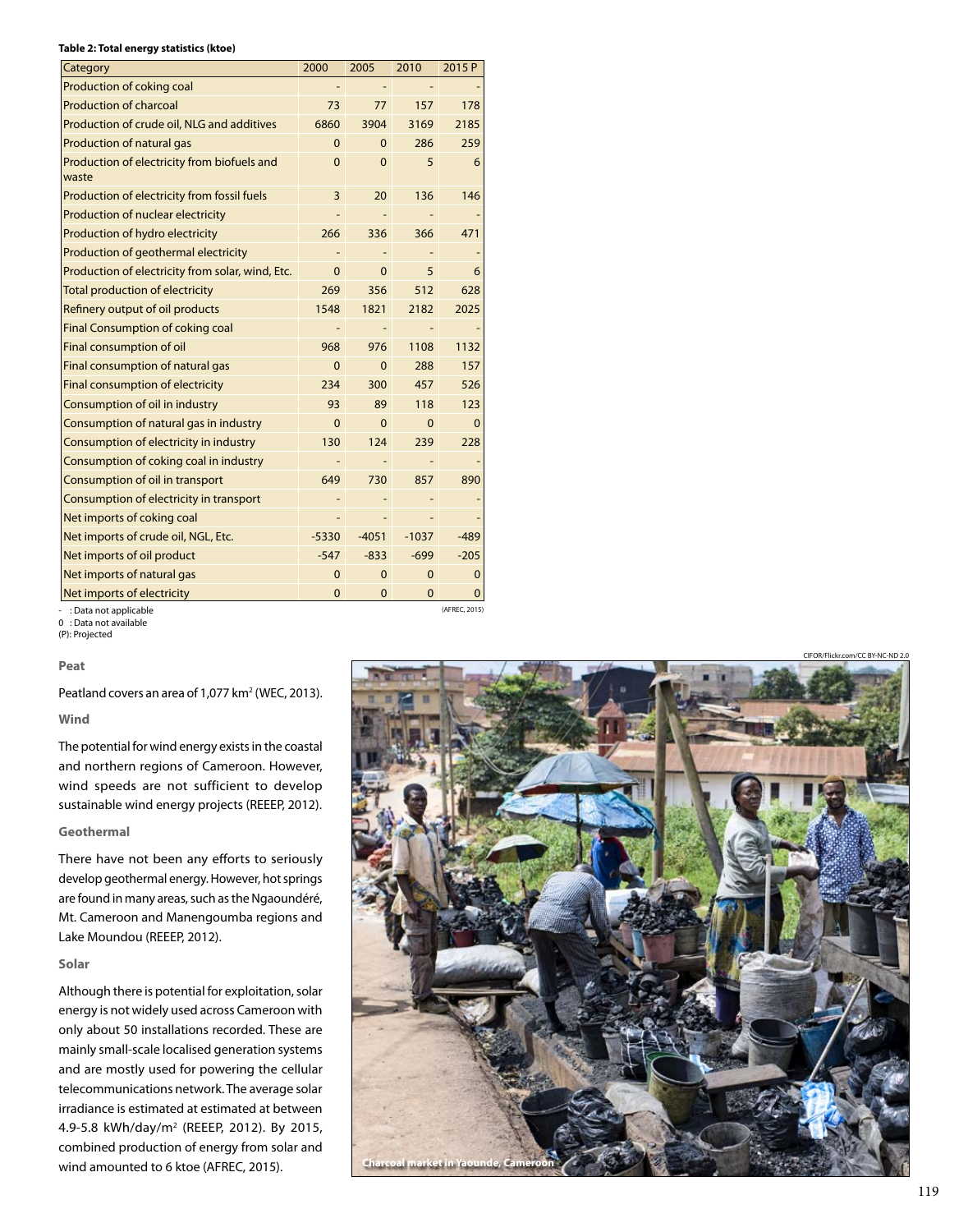# **Tracking progress towards sustainable energy for all (SE4All)**

Access to power has steadily improved, increasing from 29 per cent in 1990 to 53.7 per cent in 2012 (Table 3 and Figure 4) (World Bank, 2016). Access to electricity in Cameroon shows a big rural-urban divide: by 2012, 87.5 per cent of the urban population compared to 18.5 per cent of the rural population had access to electricity (World Bank, 2015); (World Bank, 2016). A contributing factor could be the discontinuity of the national grid, thus making the transmission of power between the three separate grids (the Eastern Isolated Grid, the Northern Interconnected Grid and the Southern Interconnected Grid) impossible. The Energy Sector Development Plan 2030 sets a target of 75 per cent total and 20 per cent rural electrification rates by 2030.

In 2012, only 21.93 per cent of Cameroonians were using non-solid fuels; 4 per cent of these are from the rural areas and 41 per cent in urban centres (World Bank, 2015); (World Bank, 2016).

The energy intensity (the ratio of the quantity of energy consumption per unit of economic output) was 6.5 MJ per US dollar (2005 dollars at PPP) in 1990 falling to 5.3 MJ per US dollar in 2012. The compound annual growth rate (CAGR) between 2010 and 2012 was -4.04 (World Bank, 2015).

The share of renewable energy in the total final energy consumption (TFEC) decreased from 81.6 to 78.1 per cent between 1990 and 2012. Traditional solid biofuels form the biggest share of renewable sources at 66.3 per cent of TFEC in 2012, while the modern solid biofuels contributed 6.7 per cent and hydro only 5.1 per cent . Renewable sources contributed 73.0 per cent share of electricity generation in 2012 (World Bank, 2015).

**Table 3: Cameroon's progress towards achieving SDG7– Ensure access to affordable, reliable, sustainable and modern energy for all**

| <b>Target</b>                                                                                       | <b>Indicators</b>                                                                      | Year |      |      |                                                        |                  |                  |
|-----------------------------------------------------------------------------------------------------|----------------------------------------------------------------------------------------|------|------|------|--------------------------------------------------------|------------------|------------------|
|                                                                                                     |                                                                                        | 1990 | 2000 | 2010 | 2012                                                   | $2000 -$<br>2010 | $2011 -$<br>2015 |
| 7.1 By 2030, ensure universal<br>access to affordable, reliable<br>and modern energy services       | 7.1.1 Per cent of population<br>with access to electricity                             | 29   | 46   | 49   | 53.7                                                   |                  |                  |
|                                                                                                     | 7.1.2 Per cent of population<br>with primary reliance on non-<br>solid fuels           | 14   | 20   | 22   | 22                                                     |                  |                  |
| 7.2 By 2030, increase<br>substantially the share of<br>renewable energy in the global<br>energy mix | 7.2.1 Renewable energy<br>share in the total final energy<br>consumption               | 81.6 | 84.5 | 78.6 | 78.1                                                   |                  |                  |
| 7.3 By 2030, Double the rate<br>of improvement of energy<br>efficiency                              | 7.3.1 GDP per unit of energy use<br>(constant 2011 PPP \$ per kg of<br>oil equivalent) |      |      | 7.6  | 8.2<br>(2011)                                          |                  |                  |
|                                                                                                     | Level of primary energy<br>intensity(MJ/\$2005 PPP)                                    | 6.5  |      | 5.7  | 5.3<br>Sources: (World Bank, 2015); (World Bank, 2016) | 5.37             | 5.28             |

#### **Figure 4: SDG indicators**

| Percentage of population<br>with access to electricity | Access to non-solid fuel<br>(% of population) | GDP per unit of energy use<br>(PPP \$ per kg of oil equivalent)<br>2013 | Renewable energy<br>consumption<br>(% of total final energy<br>consumption),<br>2006-2011, 2012 |
|--------------------------------------------------------|-----------------------------------------------|-------------------------------------------------------------------------|-------------------------------------------------------------------------------------------------|
| 53.7%                                                  | 21.93%                                        |                                                                         | 78.11%                                                                                          |
|                                                        |                                               | 8.57                                                                    |                                                                                                 |
|                                                        |                                               |                                                                         |                                                                                                 |

**Table 4: Cameroon's key aspects/key mitigation measures to meet its energy Intended Nationally Determined Contributions (INDCs)**

**INDC** 

\*Put in place a regulation on energy efficiency (EE) based on the 2014 "National Policy, Strategy and Action Plan for Energy Efficiency in the Electricity Sector in Cameroon" document with a prospective goal to save 2,250 GWh of energy corresponding to 450MW of installed capacity by 2025

\*Create and operationalize the Agency for the Promotion and Rationalization of Energies Utilization (APRUE)

\*Develop economic incentives to promote and eliminate barriers to investments in EE

\*Interconnect the three existing networks (North, South and East) in Cameroon to optimize transportation and distribution and reduce losses

\*Enhance and promote Cameroon's integration and participation in regional energy market through interconnection with the other countries of the region, especially the Central Africa Power Pool (PEAC) and West Africa Power Pool (WAPP) via Nigeria

\*Encourage and make regular energy audits compulsory in heavy industries with high energy intensity

\*Sensitize and encourage energy audits in small and medium sized enterprises (SMEs); optimize processes by adopting more efficient technologies as well as leveling and erasure

\*Assess substitution or optimization potentials (for example cogeneration or recovery)

\*Limit losses (through flaring, connections, waste) by implementing regulations, and norms, taxation and incentives;

\*Revisit the building code to improve energy performance through construction's thermal and retrofitting norms, and a green certification process

\*Train and organize the entire low-energy consumption's construction/renovation value chain

\*Regulate and impose energy rating labels for domestic appliances

\*Limit constrained mobility and develop low-carbon transportation' supply

\*Promote an integrated approach to the transport sector and a low-carbon transport system development through a national transport infrastructure scheme

\*Embed a climate/energy dimension into national planning documents as a way to reduce distances, work on the functional mix and propose efficient public transportation policies

\*Assist and support the State and local collectivities in the development of intra- and intercity low carbon public transportation plans (E.g.: tramway Yaoundé Douala)

\*Encourage the purchase of less polluting vehicles and the systematic ban on very polluting ones through regulations, incentives and prohibitive measures

\*Integrate climate change and households waste management, collect and recovery

\*Diversify energy supply in a climate change context

Account for climate change in developing tourism and craft industries' activities regarding resources utilization in the craft industry (water, natural resources, etc.), and the development and adaptation to touristic sites

Account for climate change in industry development in Cameroon especially environment/space management, protection of climate-vulnerable areas, energy supplies, water and services, waste and pollution, and GHG emissions